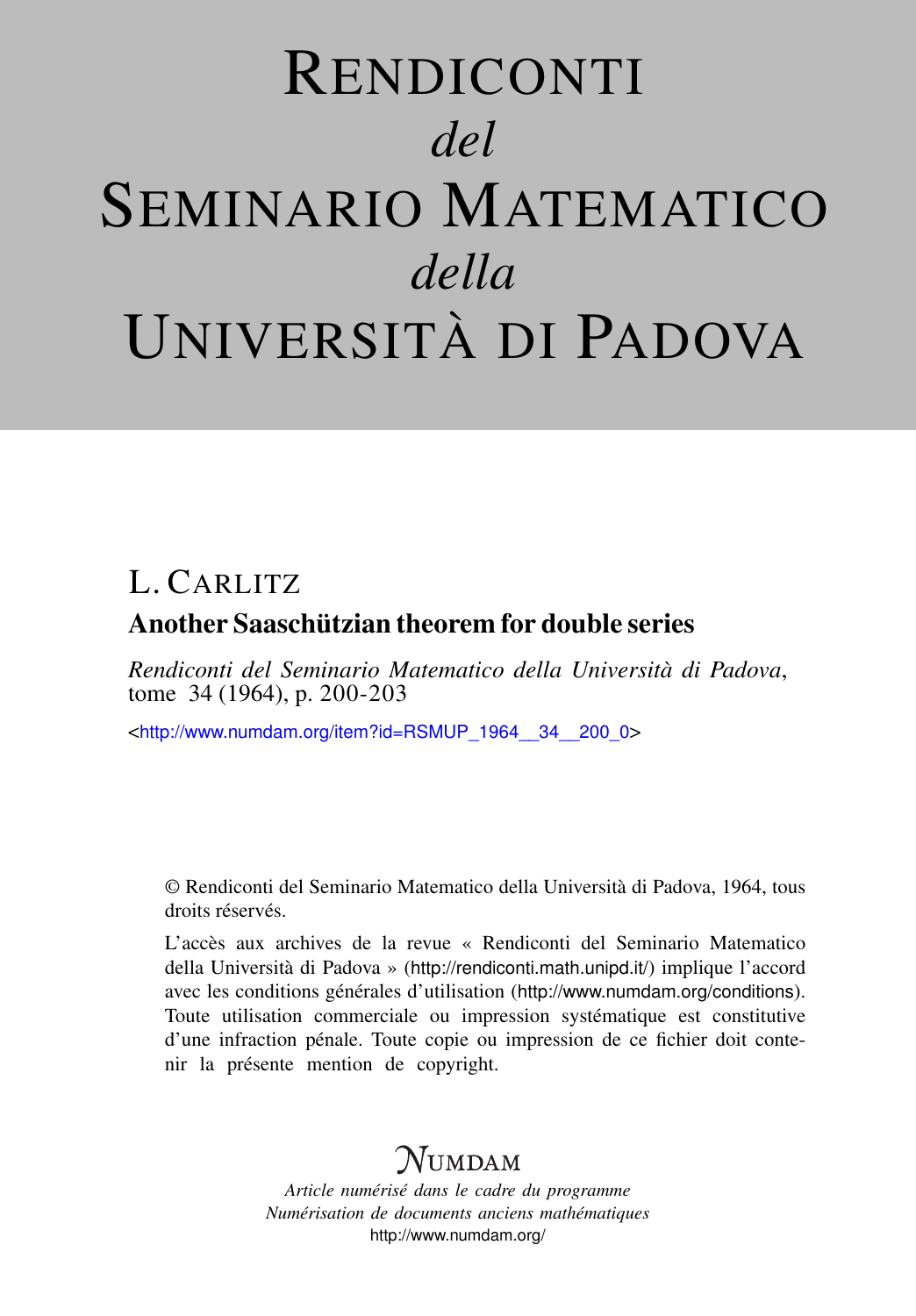#### ANOTHER SAASCHÜTZIAN THEOREM FOR DOUBLE SERIES

Nota \*) di L. CARLITZ (a

Put

$$
S(m, n) = \sum_{r=0}^{m} \sum_{s=0}^{n} \frac{(-m)_r(-n)_s(\alpha)_{r+s}(\beta)_r(\beta')_s}{r \, ! \, s \, ! \, (\gamma)_{r+s}(\delta)_r(\delta')_s}.
$$

The writer [1] has proved that if

(1) 
$$
\begin{cases} \gamma = \beta + \beta', \\ \gamma + \delta = \alpha + \beta - m + 1, \\ \gamma + \delta' = \alpha + \beta' - n + 1, \end{cases}
$$

then

(2) 
$$
S = \frac{(\beta + \beta' - \alpha)_{m+n}(\beta')_m(\beta)_n}{(\beta + \beta')_{m+n}(\beta' - \alpha)_m(\beta - \alpha)_n}
$$

Moreover (2) is equaivalent to the transformation formula

 $\ddot{\phantom{a}}$ 

(3) 
$$
F_1(\gamma-\alpha; \beta', \beta; \gamma; x, y) = (1-x)^{\beta'-\alpha} (1-y)^{\beta-\alpha}
$$

$$
F_1(\alpha; \beta, \beta'; \gamma; x, y),
$$

where  $\gamma = \beta + \beta'$  and

$$
F_1(\alpha\,;\,\beta,\beta'\,;\,\gamma\,;\,\alpha,\,y)=\sum_{m=0}^{\infty}\sum_{n=0}^{\infty}\frac{(\alpha)_{m+n}(\beta)_m(\beta')_n}{m!\,\,n\,!\,\,(\gamma)_{m+n}}x^my_n.
$$

<sup>\*)</sup> Pervenuto in Redazione il 31 ottobre 1963. Indirizzo dell'A.: Depart. of Mathematics - Duke University -Durham, North Carolina, U.S.A.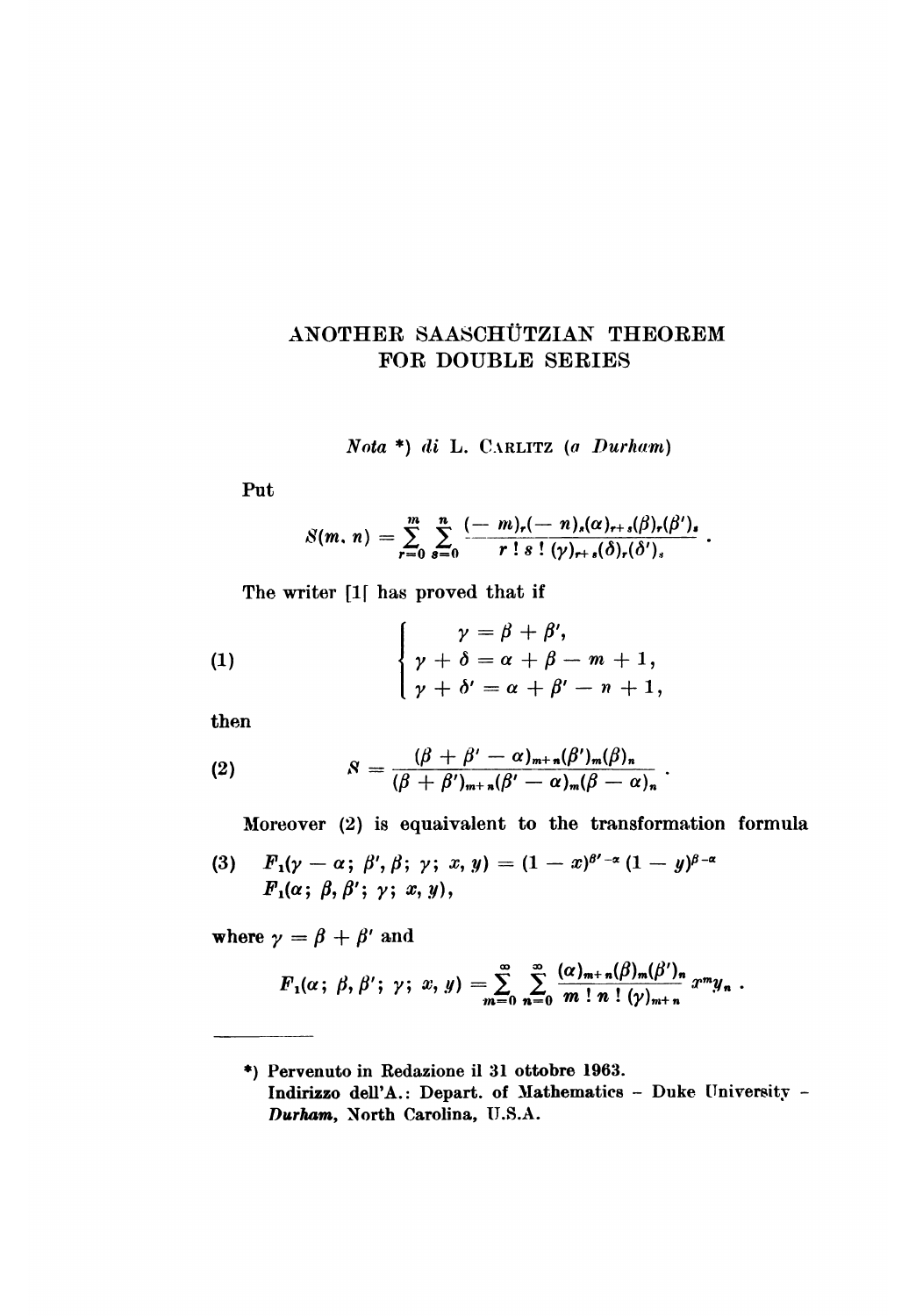It may be of interest to note another result somewhat similar to (2). Put

$$
S(n) = \sum_{r+s \geqslant n} \frac{(-n)_{r+s}(\alpha)_r(\alpha')_s(\beta)_r(\beta')_s}{r \; ! \; s \; !(\gamma)_{r+s}(\delta)_r(\delta')_s}.
$$

Then

$$
S(n) = \sum_{r=0}^{n} \frac{(-n)(\alpha)(\beta)_{r}}{r!(\gamma)_{r}(\delta)_{r}} \sum_{s=0}^{n-r} \frac{(-n+r)(\alpha')(\beta')_{s}}{s!(\gamma+r)_{s}(\delta')_{s}}.
$$

If we assume that

$$
\gamma + \delta' = \alpha' + \beta' - n + 1,
$$

then inner sum is Saaschutzian and therefore equal to

$$
\frac{(\gamma - \alpha' + r)_{n-r}(\gamma - \beta' + r)_{n-r}}{(\gamma + r)_{n-r}(\gamma - \alpha' - \beta' + r)_{n-r}} =
$$
  
= 
$$
\frac{(\gamma - \alpha')_n(\gamma - \beta')_n}{(\gamma)_n(\gamma - \alpha' - \beta')_n} \frac{(\gamma)_r(\gamma - \alpha' - \beta')_r}{(\gamma - \alpha')_r(\gamma - \beta')_r}.
$$

It follows that

$$
S_n = \frac{(\gamma - \alpha')_n(\gamma - \beta')_n}{(\gamma)_n(\gamma - \alpha' - \beta')_n} \sum_{r=0}^n \frac{(-n)_r(\alpha)_r(\beta)_r(\gamma - \alpha' - \beta')_r}{r!(\gamma - \alpha')_r(\gamma - \beta')_r(\delta)_r}.
$$

If we assume that

$$
\gamma = \beta + \beta',
$$

the last sum becomes

$$
\sum_{r=0}^n\frac{(-n)_r(\alpha)_r(\beta-\alpha')_r}{r!(\gamma-\alpha')_r(\delta)_r}.
$$

If in addition we take

(6) 
$$
\gamma + \delta = \alpha + \beta - n + 1,
$$

the sum reduces to

$$
\frac{(\gamma-\alpha-\alpha')_{n}(\gamma-\beta)_{n}}{(\gamma-\alpha')_{n}(\gamma-\alpha-\beta)_{n}},
$$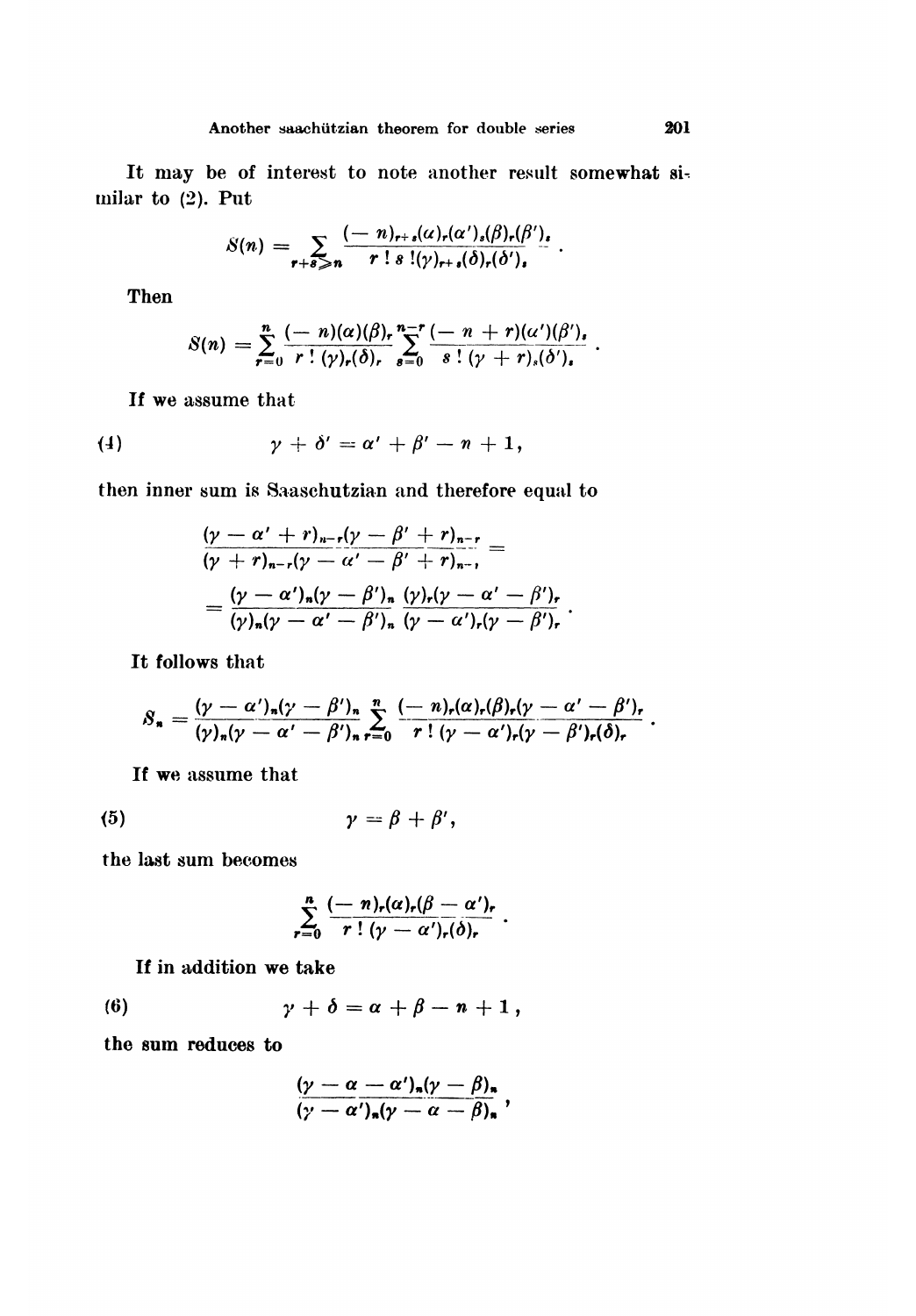so that finally

(7) 
$$
S(n) = \frac{(\beta)_n(\beta')_n(\gamma - \alpha - \alpha')_n}{(\gamma)_n(\beta - \alpha')_n(\beta' - \alpha)_n},
$$

provided

(8) 
$$
\begin{cases} \gamma = \beta + \beta' \\ \gamma + \delta = \alpha + \beta - n + 1, \\ \gamma + \delta' = \alpha' + \beta' - n + 1. \end{cases}
$$

If  $\gamma = \beta + \beta'$  and  $\lambda$  is arbitrary, it follows from (7) that

 $\frac{1}{\sqrt{2}}$ 

 $\bar{\epsilon}$  .

 $\cdot$ 

$$
\sum_{n=0}^{\infty} \frac{(\beta)_n (\beta')_n (\gamma - \alpha - \alpha')_n}{n! (\gamma)_n (\lambda)_n} x^n = \sum_{n=0}^{\infty} \frac{(\beta - \alpha')_n (\beta' - \alpha)_n}{n! (\lambda)_n} x^n,
$$
  

$$
\sum_{r+s > n} \frac{(-n)_{r+s} (\alpha)_r (\alpha')_s (\beta)_r (\beta')_s}{r! s! (\gamma)_{r+s} (\alpha - \beta' - n + 1)_r (\alpha' - \beta - n + 1)_s}.
$$

Since

$$
(\alpha - \beta' - n + 1)_r = (-1)^r \frac{(\beta' - \alpha)_n}{(\beta' - \alpha)_{n-r}},
$$

the right member reduces to

$$
\sum_{n=0}^{\infty} \frac{(\lambda)_n}{x^n} \sum_{r+s \leqslant n} (-1)^{r+s} \frac{(\alpha)_r (\alpha')_s (\beta)_r (\beta')_s}{(n-r-s)! r! s! (\gamma)_{r+s}} \cdot
$$
  

$$
\cdot (\beta' - \alpha)_{n-r} (\beta - \alpha')_{n-s} =
$$
  

$$
= \sum_{r,s=0}^{\infty} \frac{(\alpha)_r (\alpha')_s (\beta)_r (\beta')_s (\beta - \alpha')_r (\beta' - \alpha)_s}{r! s! (\gamma)_{r+s} (\lambda)_{r+s}} x^{r+s} \cdot
$$
  

$$
\cdot \sum_{n=0}^{\infty} \frac{(\beta - \alpha' + r)_n (\beta' - \alpha + s)_n}{n! (\lambda + r + s)_n} x^n .
$$

We have therefore

(9)  
\n
$$
{}_{s}F_{z}\left[\begin{matrix}\beta, \beta', \gamma-\alpha-\alpha'; x\\ \gamma, \lambda\end{matrix}\right]=
$$
\n
$$
=\sum_{rs=0}^{\infty}\frac{(\alpha)_{r}(\alpha')_{s}(\beta)_{r}(\beta')_{s}(\beta-\alpha')_{r}(\beta'-\alpha)_{s}}{r! s! (\gamma)_{r}^{+}{}_{s}(\lambda)_{r}^{+}{}_{s}}x^{r+s}.
$$
\n
$$
\cdot F|\beta-\alpha'+r, \beta'-\alpha+s; \lambda+r+s; x|,
$$

202